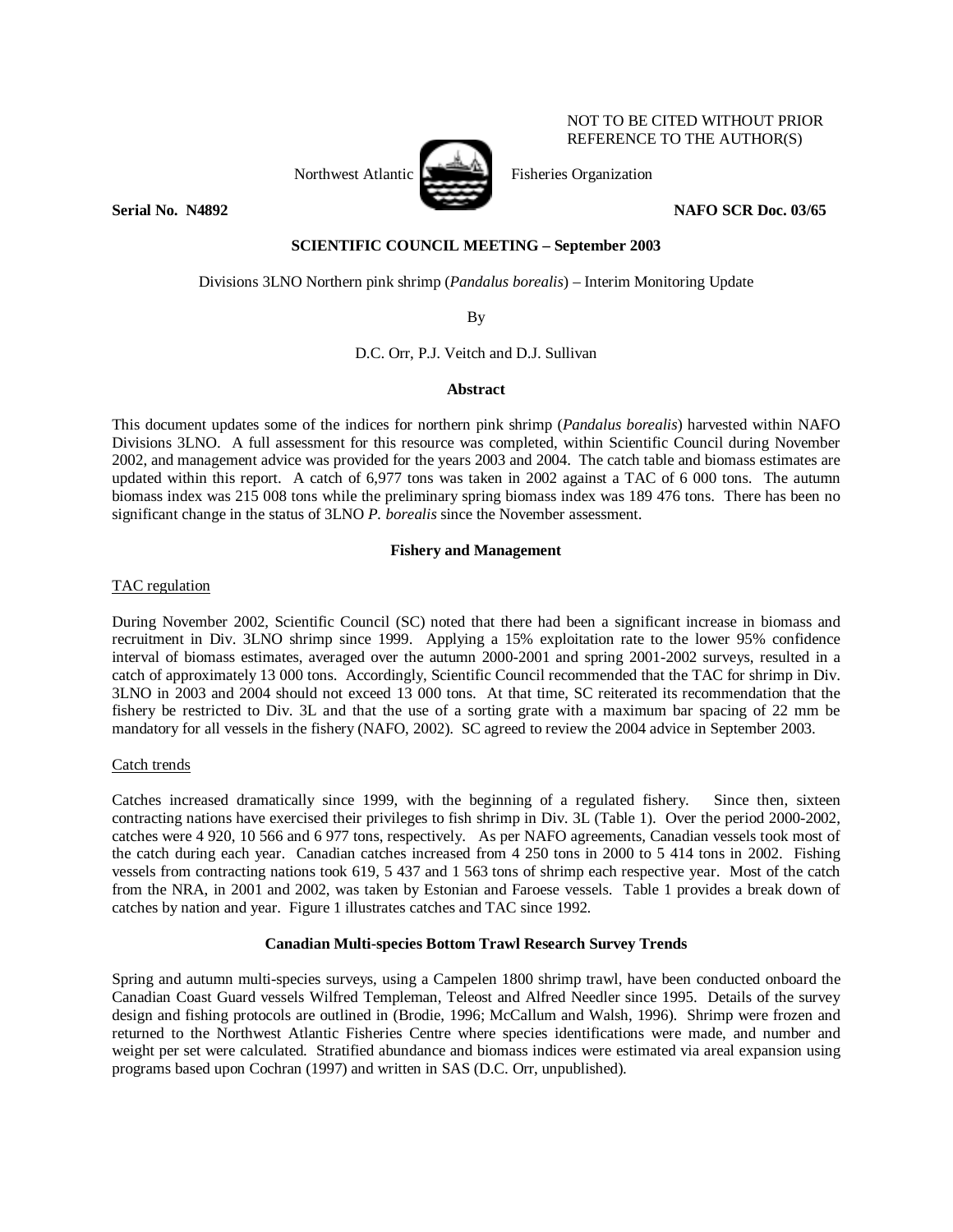Samples from spring 2003 had been processed prior to this report; however, the data were not available for this interim report. Spring 2003 estimates presented in this report made use of sample weights from unprocessed sets. In order to estimate the 2003 spring trawlable biomass index, the 1999-2002 spring trawlable biomass indices were estimated from unprocessed sample data. The proportion of *P. borealis* within the unprocessed indices was then determined. This proportion was applied to the combined Div. 3LNO trawlable biomass index from unprocessed samples as indicated below:

Total shrimp biomass index from unprocessed samples = 215 293 tons Proportion of *P. borealis* within 1999-2002 spring biomass indices = .88008 Preliminary biomass estimate for spring  $2003 = .88008 * 215293$  tons = 189 475 tons

Analyses from the autumn 2002 survey indicated that the Div. 3LNO trawlable biomass index was stable at 215 000 tons, while abundance increased to 50 billion animals (Table 2, Fig. 2). The 95% confidence intervals around these indices overlap the 95% confidence intervals for the respective indices since spring 2000; therefore, there has been no significant change in autumn biomass or abundance indices since spring 2000.

Preliminary estimates from the spring 2003 survey indicated that the Div. 3LNO trawlable biomass index was 189 476 tons. This is the highest trawlable biomass index in the 5-year time series (Table 3, Fig. 3). The 95% confidence interval around the preliminary spring biomass index is within the range of spring and autumn confidence intervals since 2000. Thus the spring and autumn biomass indices are similar and have not changed significantly since spring 2000.

The NRA accounted for between 12 and 32% of the total Div. 3LNO biomass as determined from each survey since 1995. More than 90% of the biomass was found within Div. 3L, mostly within depths from 185 to 550 m. Div. 3N accounted for less than 10% of the total Div. 3LNO biomass while Div. 3O accounted for less than 1% of the Div. 3LNO biomass. Figure 4 demonstrates that there has been no change in distribution of autumn Canadian multispecies survey catches since 1999.

#### **Conclusions**

Available data do not indicate a major change in the status of NAFO Div. 3LNO northern pink shrimp since it was last assessed in November 2002.

### **References**

Brodie, W. 1996. A description of the 1995 fall groundfish survey in Division 2J3KLMNO. NAFO SCR. Doc., No. 27, Serial No. N2700, 7 p.

Cochran, W. G. 1997. Sampling Techniques. Third Edition. John Wiley & Sons. Toronto, 428 p.

McCallum, B.R. and S.J. Walsh. 1996. Groundfish survey trawls used at the Northwest Atlantic Fisheries Centre, 1971 – present. NAFO SCR Doc., No. 50, Serial No. N2726, 18 p.

NAFO, 1999. Scientific Council Reports, p 207-215.

NAFO 2002. Scientific Council Reports, p. 237-238.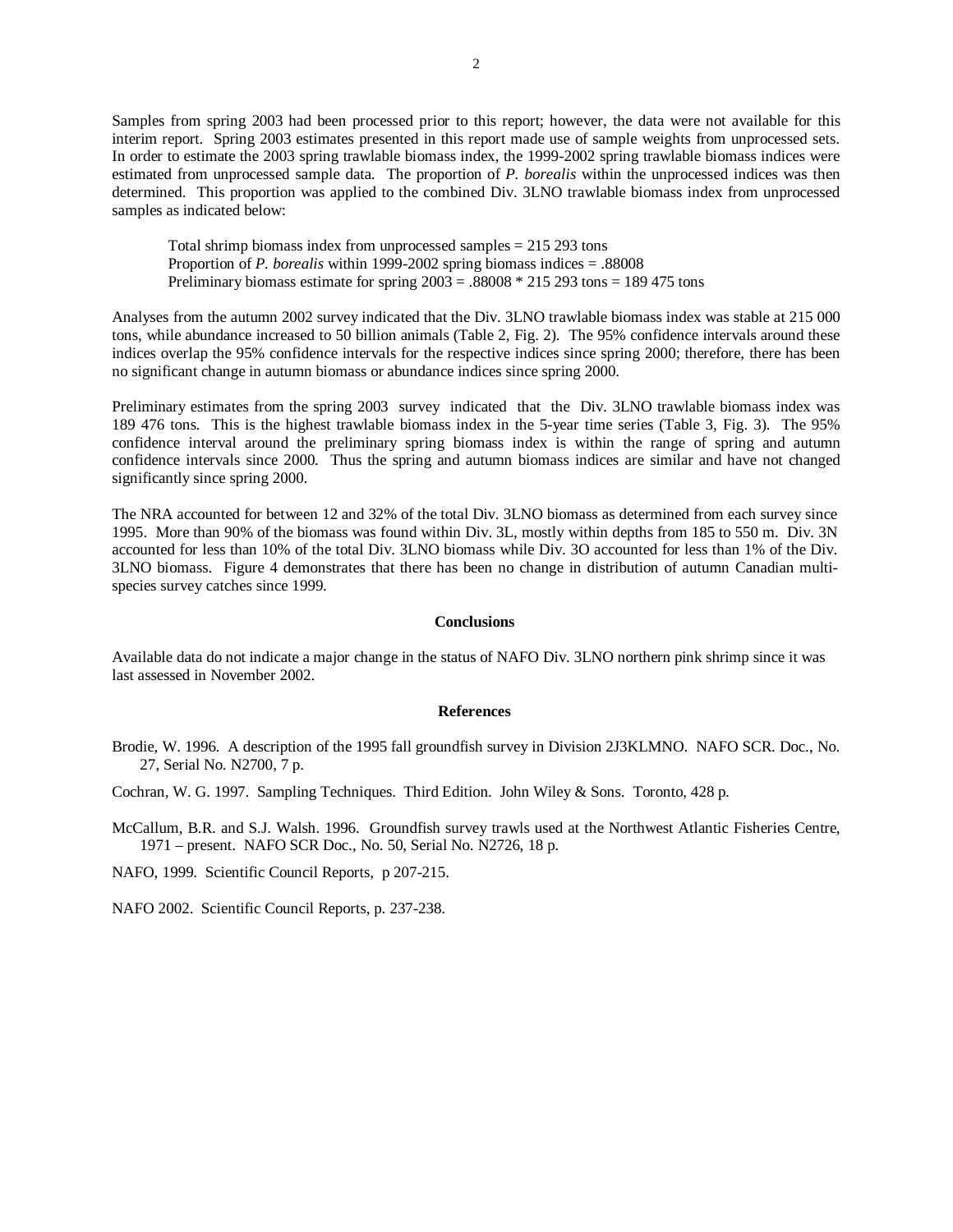| Country            | 2000                 | 2001                | 2002                        | 2003   |
|--------------------|----------------------|---------------------|-----------------------------|--------|
| Canada - Nfld.     | $3,843$ <sup>1</sup> | $4,708^2$           | $4847^2$                    |        |
| Canada - Mar.      | $458^1$              | $421^{2}$           | $567^2$                     |        |
| Cuba               |                      |                     | 70 <sup>3</sup>             |        |
| Estonia            | $64^{1}$             | $2,264^7$           | 450 $^{4}$ 154 <sup>7</sup> |        |
| Faroe Islands      | $42^{2}$             | $2,052^7$           | $620^{4}$                   |        |
| France (SPM)       | $67^{1}$             |                     | $36^{3}$                    |        |
| Greenland          | $34^{2}$             |                     |                             |        |
| Iceland            | $97^{2}$             | $55^{6}$            | $55^{6}$                    |        |
| Latvia             | $64^{1}$             | $\frac{53^3}{51^3}$ | $59^{3}$                    |        |
| Lithuania          | $67^{1}$             |                     | $67^{3}$                    |        |
| Norway             | 77 <sup>1</sup>      | $78^{5}$            | 70 <sup>5</sup>             |        |
| Poland             | 40 <sup>1</sup>      |                     |                             |        |
| Portugal           |                      | 61 <sup>4</sup>     |                             |        |
| Russia             | $67^{1}$             | $67^{3}$            | $67^{3}$                    |        |
| Spain              |                      | $699^{4}$           |                             |        |
| Ukraine            |                      | $57^{1}$            |                             |        |
| <b>USA</b>         |                      |                     | $69^{3}$                    |        |
| <b>GRAND TOTAL</b> | 4,920                | 10,566              | 6,977 ?? 6,681              |        |
| TAC (tons)         | 6,000                | 6,000               | 6,000                       | 13,000 |

Table 1. Nominal catches (tons) by country of northern pink shrimp (*Pandalus borealis*) caught in NAFO Div. 3L.

Sources:

<sup>1</sup><br>
<sup>2</sup> Canadian Quota Report, or other preliminary sources<br>
<sup>3</sup> NAEO monthly records of provisional others

 $NAFO$  monthly records of provisional catches

 $\frac{4}{5}$  Canadian surveillance reports

Observer datasets

6 Icelandic logbook dataset.

7 Estonian logbook dataset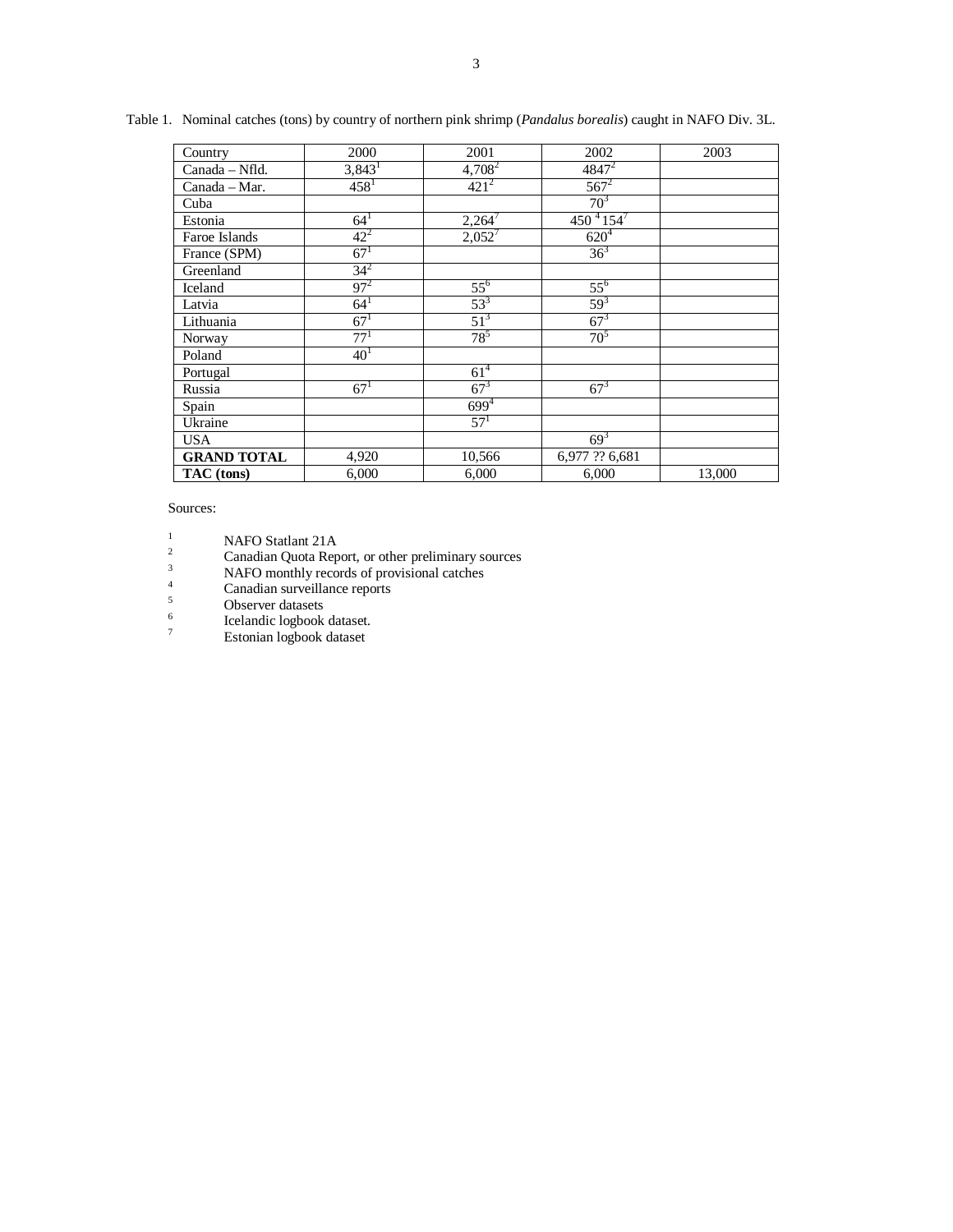|      |            | Biomass (tons)  |            | Abundance (numbers x 10 <sup>-6</sup> ) | Survey   |           |             |
|------|------------|-----------------|------------|-----------------------------------------|----------|-----------|-------------|
| Year | Lower C.I. | <b>Estimate</b> | Upper C.I. | Lower C.I.                              | Estimate | Upper C.I | <b>Sets</b> |
| 1995 | 3,639      | 5,921           | 8,202      | 659                                     | 2,054    | 3,449     | 337         |
| 1996 | 10,230     | 20,088          | 29,948     | 1,985                                   | 5,866    | 9,748     | 304         |
| 1997 | 25,530     | 46,202          | 66,875     | 6,280                                   | 10,523   | 14,766    | 318         |
| 1998 | 40,011     | 59,914          | 79,816     | 10,787                                  | 15,326   | 19,866    | 347         |
| 1999 | 36,202     | 53,144          | 70,086     | 9,588                                   | 13,060   | 16,533    | 313         |
| 2000 | 93,132     | 118,180         | 143,227    | 25,840                                  | 32,066   | 38,292    | 337         |
| 2001 | 77,563     | 223,995         | 370,427    | 20,177                                  | 54,077   | 87,978    | 362         |
| 2002 | 126,180    | 215,008         | 303,837    | 30,469                                  | 50,256   | 70,043    | 365         |

 Table 2 Northern shrimp stock size estimates in NAFO divisions 3LNO from autumn research trawl surveys - offshore, 1995 - 2002. (standard 15 min. tows)

 1999 - 2003. (standard 15 min. tows; bold numbers refer to estimates derived from unprocessed samples). Table 3 Northern shrimp stock size estimates in NAFO divisions 3LNO from spring research trawl surveys - offshore,

|      |            | Biomass (tons) |            | Abundance (numbers $x 10^{-6}$ ) | Survey          |            |             |
|------|------------|----------------|------------|----------------------------------|-----------------|------------|-------------|
| Year | Lower C.I. | Estimatel      | Upper C.I. | Lower C.I.                       | <b>Estimate</b> | Upper C.I. | <b>Sets</b> |
| 1999 | 12,564     | 55,317         | 98,069     | 3,178                            | 12,702          | 22,227     | 313         |
| 2000 | $-15,869$  | 121,815        | 259,498    | $-54,743$                        | 25,012          | 104,768    | 298         |
| 2001 | 62,359     | 102,566        | 142,773    | 13,417                           | 24,845          | 36,272     | 300         |
| 2002 | 121,067    | 159,491        | 197,916    | 28,311                           | 37,512          | 46,714     | 300         |
| 2003 | 109,154    | 189,476        | 269,798    |                                  |                 |            | 300         |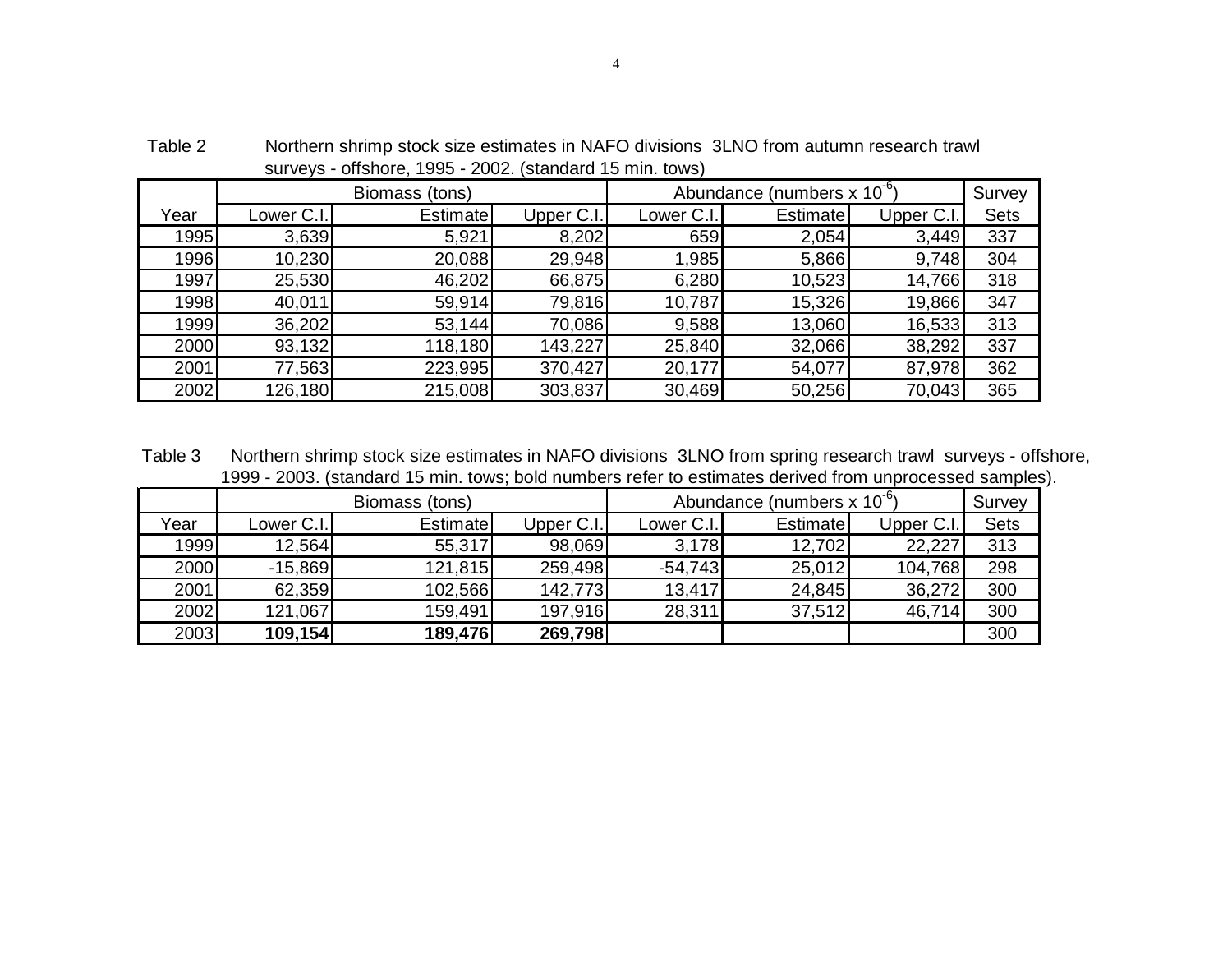|        |               |                | Vampoion Tour Simmip trawi. (Standard TV min. tuws, Duld numbers num spinly 2000 multate that collitates were made num unprotessed sample data). | <b>Entire Division</b> |                        |        |               |               |                                 | <b>Entire Division</b> |
|--------|---------------|----------------|--------------------------------------------------------------------------------------------------------------------------------------------------|------------------------|------------------------|--------|---------------|---------------|---------------------------------|------------------------|
| Season | Year          | Division       | Biomass estimate<br>(Kg x 1000)                                                                                                                  |                        | Percent by<br>division | Season | Year          | Division      | Biomass estimate<br>(Kg x 1000) | Percent by<br>division |
| Autumn | 1995          | 3L             | 5,357                                                                                                                                            |                        | 90.48                  |        |               |               |                                 |                        |
| Autumn | 1996          | 3L             | 18,566                                                                                                                                           |                        | 92.42                  |        |               |               |                                 |                        |
| Autumn | 1997          | 3L             | 45,758                                                                                                                                           |                        | 99.04                  |        |               |               |                                 |                        |
| Autumn | 1998          | 3L             | 56,485                                                                                                                                           |                        | 94.28                  |        |               |               |                                 |                        |
| Autumn | 1999          | 3L             | 52,863                                                                                                                                           |                        | 99.47                  | Spring | 1999          | 3L            | 53,934                          | 97.50                  |
| Autumn | 2000          | $3\mathsf{L}$  | 117,902                                                                                                                                          |                        | 99.77                  | Spring | 2000          | $3\mathsf{L}$ | 119,521                         | 98.12                  |
| Autumn | 2001          | 3L             | 223,149                                                                                                                                          |                        | 99.62                  | Spring | 2001          | 3L            | 102,493                         | 99.93                  |
| Autumn | 2002          | 3L             | 210,451                                                                                                                                          |                        | 97.88                  | Spring | 2002          | 3L            | 155,061                         | 97.22                  |
|        |               |                |                                                                                                                                                  |                        |                        | Spring | 2003          | $3\mathsf{L}$ | 185,945                         | 98.14                  |
| Autumn | 1995          | 3N             | 533                                                                                                                                              |                        | 9.00                   |        |               |               |                                 |                        |
| Autumn | 1996          | $3\mathrm{N}$  | 1,514                                                                                                                                            |                        | 7.54                   |        |               |               |                                 |                        |
| Autumn | 1997          | 3N             | 427                                                                                                                                              |                        | 0.92                   |        |               |               |                                 |                        |
| Autumn | 1998          | 3N             | 3,360                                                                                                                                            |                        | 5.61                   |        |               |               |                                 |                        |
| Autumn | 1999          | 3N             | 272                                                                                                                                              |                        | 0.51                   | Spring | 1999          | $3N$          | 1,349                           | 2.44                   |
| Autumn | 2000          | 3N             | 270                                                                                                                                              |                        | 0.23                   | Spring | 2000          | 3N            | 2,248                           | 1.85                   |
| Autumn | 2001          | 3N             | 836                                                                                                                                              |                        | 0.37                   | Spring | 2001          | 3N            | 53                              | 0.05                   |
| Autumn | 2002          | $3N$           | 4,444                                                                                                                                            |                        | 2.07                   | Spring | 2002          | 3N            | 4,395                           | 2.76                   |
|        |               |                |                                                                                                                                                  |                        |                        | Spring | 2003          | $3N$          | 3,471                           | 1.83                   |
|        |               |                |                                                                                                                                                  |                        |                        |        |               |               |                                 |                        |
| Autumn | 1995          | 3O             | 31                                                                                                                                               |                        | 0.52                   |        |               |               |                                 |                        |
| Autumn | 1996          | 3O             | 9                                                                                                                                                |                        | 0.04                   |        |               |               |                                 |                        |
| Autumn | 1997          | 3 <sub>O</sub> | 17                                                                                                                                               |                        | 0.04                   |        |               |               |                                 |                        |
| Autumn | 1998          | $3{\rm O}$     | 69                                                                                                                                               |                        | 0.12                   |        |               |               |                                 |                        |
| Autumn | 1999          | 3O             | 9                                                                                                                                                |                        | 0.02                   | Spring | 1999          | 30            | 34                              | 0.06                   |
| Autumn | 2000          | 3O             | $\bf 8$                                                                                                                                          |                        | 0.01                   | Spring | 2000          | 30            | 46                              | 0.04                   |
| Autumn | 2001          | $3{\rm O}$     | 10                                                                                                                                               |                        | 0.00                   | Spring | 2001          | $3{\rm O}$    | $20\,$                          | 0.02                   |
| Autumn | 2002          | 30             | 113                                                                                                                                              |                        | 0.05                   | Spring | 2002          | 30            | 35                              | 0.02                   |
|        |               |                |                                                                                                                                                  |                        |                        | Spring | 2003          | 30            | 59                              | 0.03                   |
|        | all divisions |                |                                                                                                                                                  |                        |                        |        | all divisions |               |                                 |                        |
| Autumn | 1995          |                | 5,921                                                                                                                                            |                        |                        |        |               |               |                                 |                        |
| Autumn | 1996          |                | 20,089                                                                                                                                           |                        |                        |        |               |               |                                 |                        |
| Autumn | 1997          |                | 46,202                                                                                                                                           |                        |                        |        |               |               |                                 |                        |
| Autumn | 1998          |                | 59,914                                                                                                                                           |                        |                        |        |               |               |                                 |                        |
| Autumn | 1999          |                | 53,144                                                                                                                                           |                        |                        | Spring | 1999          |               | 55,317                          |                        |
| Autumn | 2000          |                | 118,180                                                                                                                                          |                        |                        | Spring | 2000          |               | 121,815                         |                        |
| Autumn | 2001          |                | 223,995                                                                                                                                          |                        |                        | Spring | 2001          |               | 102,566                         |                        |
| Autumn | 2002          |                | 215,008                                                                                                                                          |                        |                        | Spring | 2002          |               | 159,491                         |                        |
|        |               |                |                                                                                                                                                  |                        |                        | Spring | 2003          |               | 189,475                         |                        |

| Table 4 NAFO divisions 3LNO Pandalus borealis biomass estimates for entire divisions. (Shrimp were collected during the autumn Canadian multi-species surveys using a |  |
|-----------------------------------------------------------------------------------------------------------------------------------------------------------------------|--|
| Campelen 1800 shrimp trawl. (standard 15 min. tows; bold numbers from spring 2003 indicate that estimates were made from unprocessed sample data).                    |  |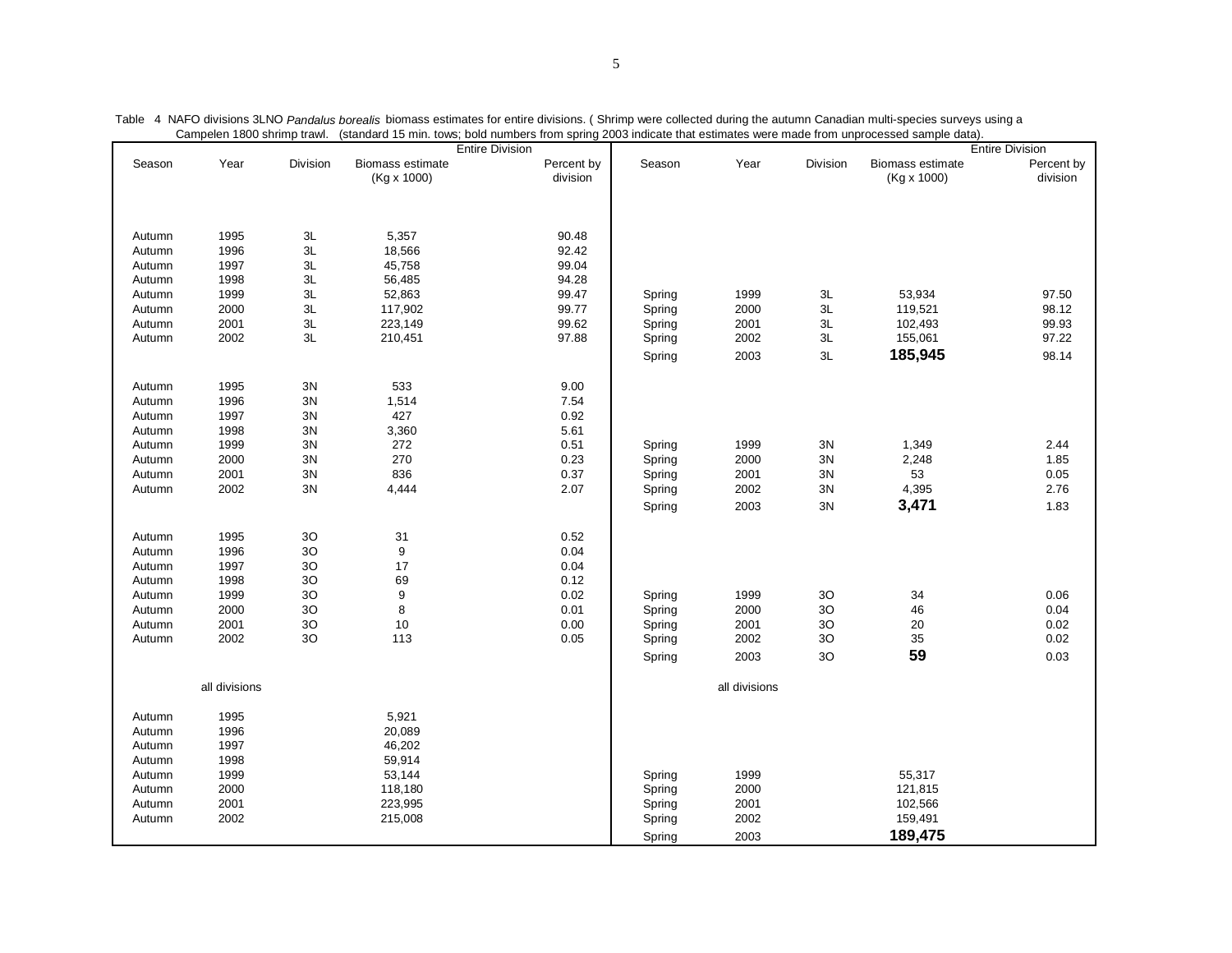

Fig. 1. Trends in NAFO Div. 3LNO northern pink shrimp (*Pandalus* borealis) catch and TAC over the period 1993-2002.



Fig. 2. Autumn northern pink shrimp (*Pandalus borealis*) abundance and biomass estimates within NAFO Div. 3LNO. Data were from Canadian multi-species bottom trawl surveys using a Campelen 1800 trawl. (standard 15 min. tows).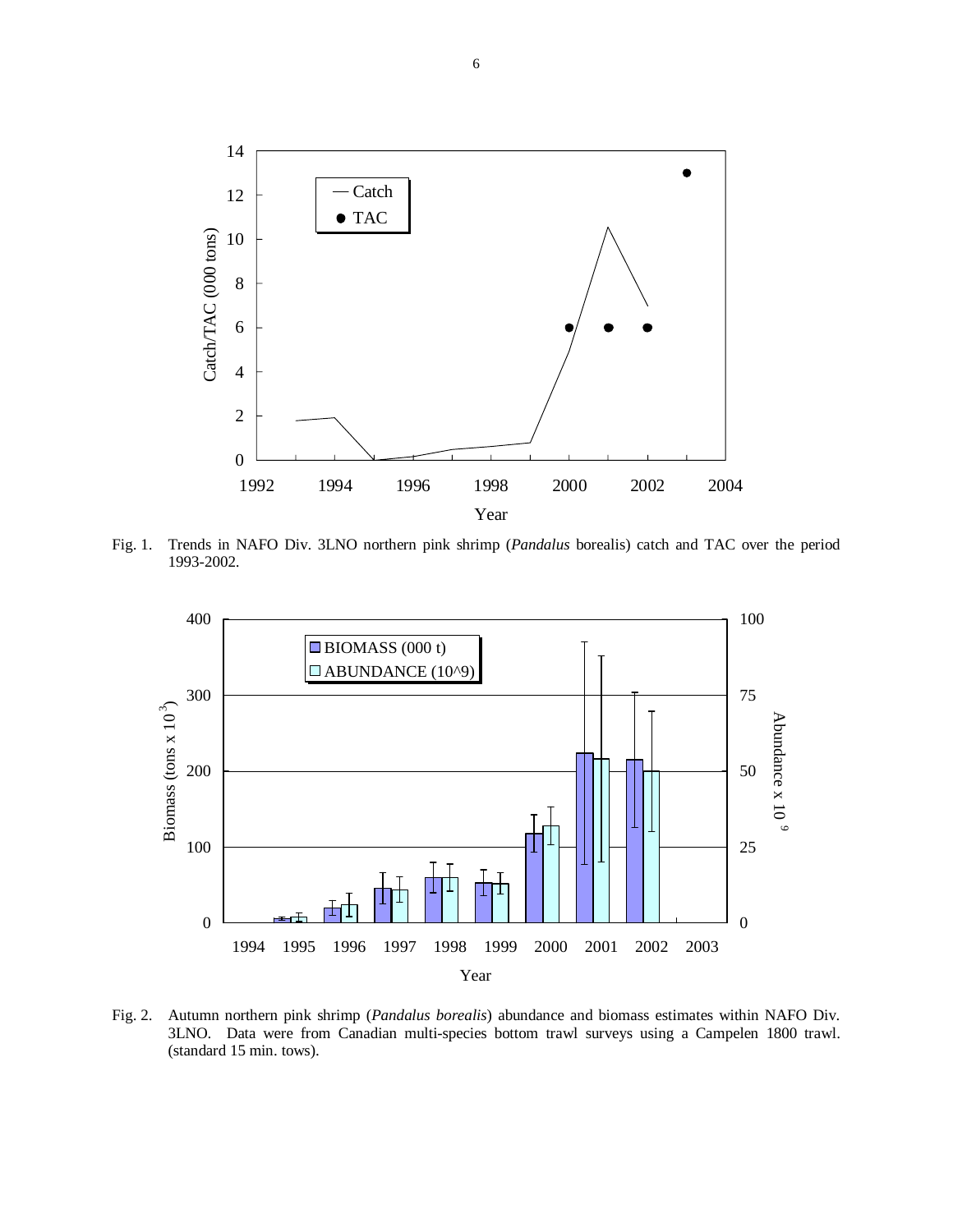

Fig. 3. Spring northern pink shrimp (*Pandalus borealis*) abundance and biomass estimates within NAFO Div. 3LNO. Data were from Canadian multi-species bottom trawl surveys using a Campelen 1800 trawl. (standard 15 min. tows; spring 2003 estimate from unprocessed sample data).